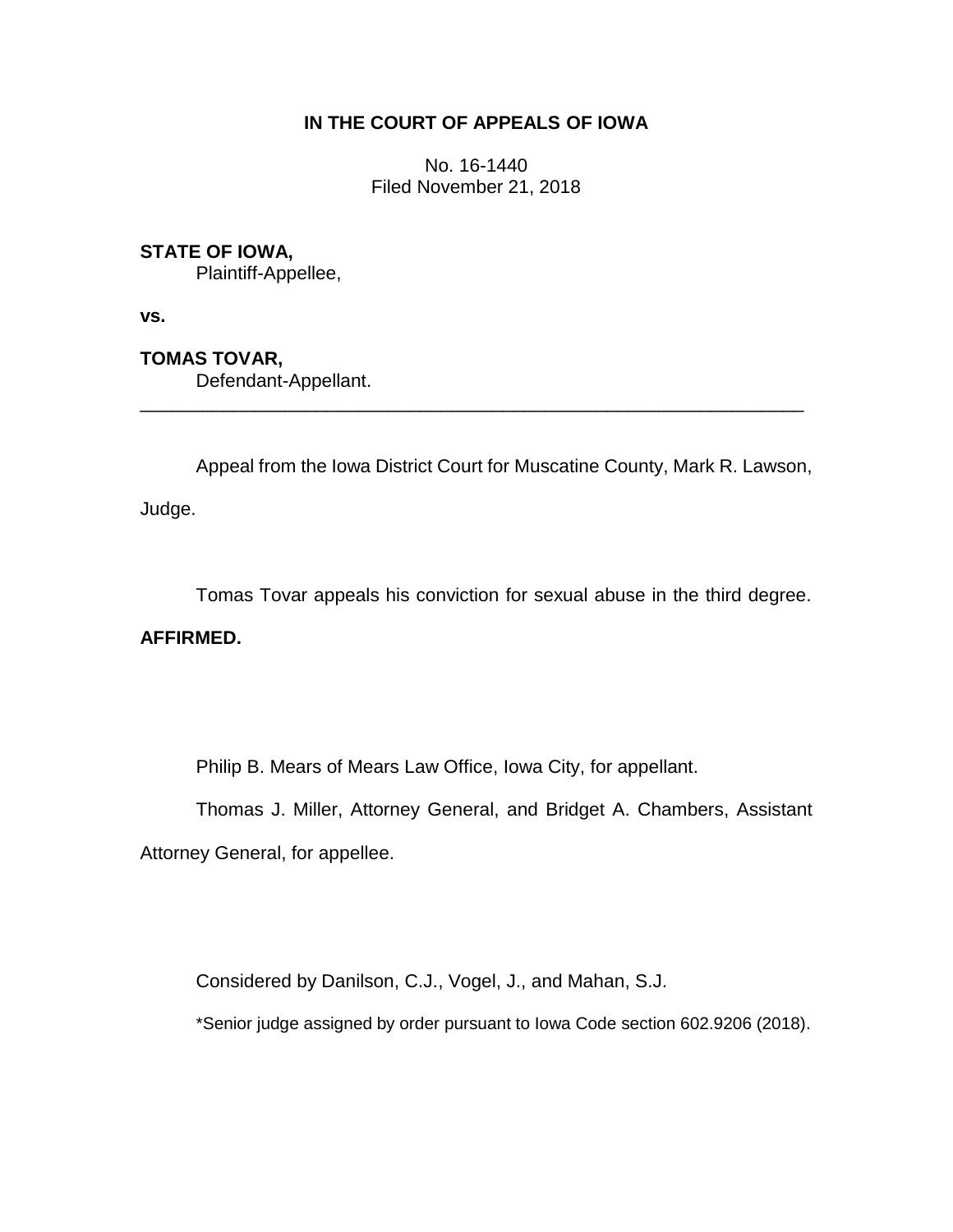## **MAHAN, Senior Judge.**

Tomas Tovar appeals his conviction for sexual abuse in the third degree in violation of Iowa Code section 709.4(4) (2013). Tovar brings several challenges on appeal. He contends there is insufficient evidence supporting his conviction, his trial counsel was ineffective in failing to move for judgment of acquittal as it relates to one of the prosecution's alternative theories, the district court erred in permitting the jury to reach its verdict without requiring a unanimous verdict with regard to the prosecutor's alternate theories, and the court erred in submitting jury instructions for lesser-included offenses. For the foregoing reasons, we affirm his conviction.

## **I. Background Facts and Proceedings**

The events in question unfolded in the early morning hours of Saturday, February 16, 2013. The complaining witness,  $S.M.,<sup>1</sup>$  had planned a special getaway with her boyfriend, David Faust, for that weekend. On Friday, S.M. had a few glasses of wine at home before Faust picked her up on the way to the Clarion hotel in Muscatine, arriving around 7:00 p.m.

S.M., Faust, and Faust's friend then traveled to The Pearl, a local Muscatine restaurant. While at The Pearl, S.M. ate a few buffalo wings<sup>2</sup> and drank around three "regular size" long island iced teas. $3$  Around 10:00 p.m., the party traveled to The Brew, a bar across the street. S.M. continued to drink, either rum and Cokes

 $\overline{a}$ 

<sup>&</sup>lt;sup>1</sup> We refer to the complaining witness by her initials in this opinion. At trial, she testified she identified herself by her full name in a related civil lawsuit in an effort to express to others that complaining witnesses should not feel ashamed. Our use of her initials is not a comment on this message. Rather, it follows this court's common practice and preserves S.M.'s privacy.

<sup>2</sup> S.M. also had a breakfast sandwich around lunchtime.

<sup>&</sup>lt;sup>3</sup> At trial, long island iced teas were described as containing multiple types of alcohol.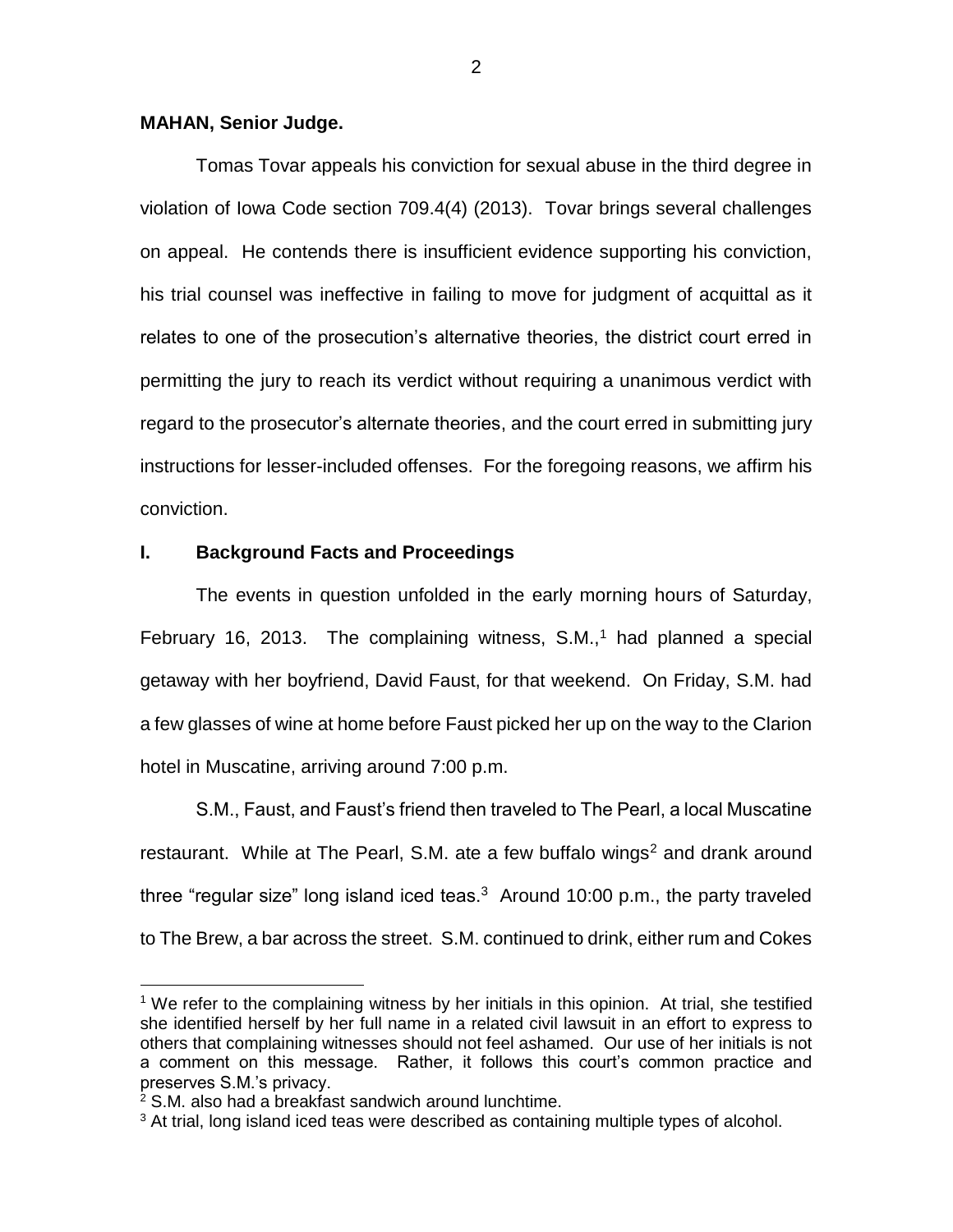or long island iced teas. Faust's friends at the bar also bought S.M. multiple shots.<sup>4</sup> While at the Brew, S.M. began to feel extremely intoxicated. The group traveled back to The Pearl to retrieve S.M.'s coat, and then S.M. and Faust left in Faust's vehicle. Faust drove and went through a Taco Bell drive-through. By this time, S.M. was falling asleep in the passenger seat. Upon pulling out of the Taco Bell parking lot, Muscatine police officer Minnat Patel pulled Faust over at around 2:00 a.m. Saturday morning.

Defendant Tovar, then working as a Muscatine police officer, arrived to serve as Officer Patel's backup. Officer Patel initially stopped Faust for driving while barred but suspected Faust was intoxicated. While Patel talked with Faust, Tovar went to the passenger side of the vehicle and stood next to S.M.'s window. Though there is dash camera footage of the traffic stop and audio from Patel's body microphone, Tovar did not have his body microphone on during the encounter. Patel administered several field sobriety tests to Faust and arrested him for driving while barred and operating a vehicle while intoxicated. Tovar then asked Faust where S.M. was staying and offered to drive her to the Clarion Hotel, which was nearby but would require S.M. to cross a major roadway.

Patel's dash camera shows S.M. get out of the car with significant difficulty. She got into Tovar's squad car for the trip to the Clarion. Like the body microphone, Tovar's squad car's audio recording system did not engage, and there is no audio recording from the trip. Tovar escorted S.M. into the hotel and into her room. While in the room, Tovar engaged S.M. in vaginal intercourse. Tovar then

 $\overline{a}$ 

<sup>&</sup>lt;sup>4</sup> S.M. described shots as "really high alcohol concentrated small little things that you just take like medicine."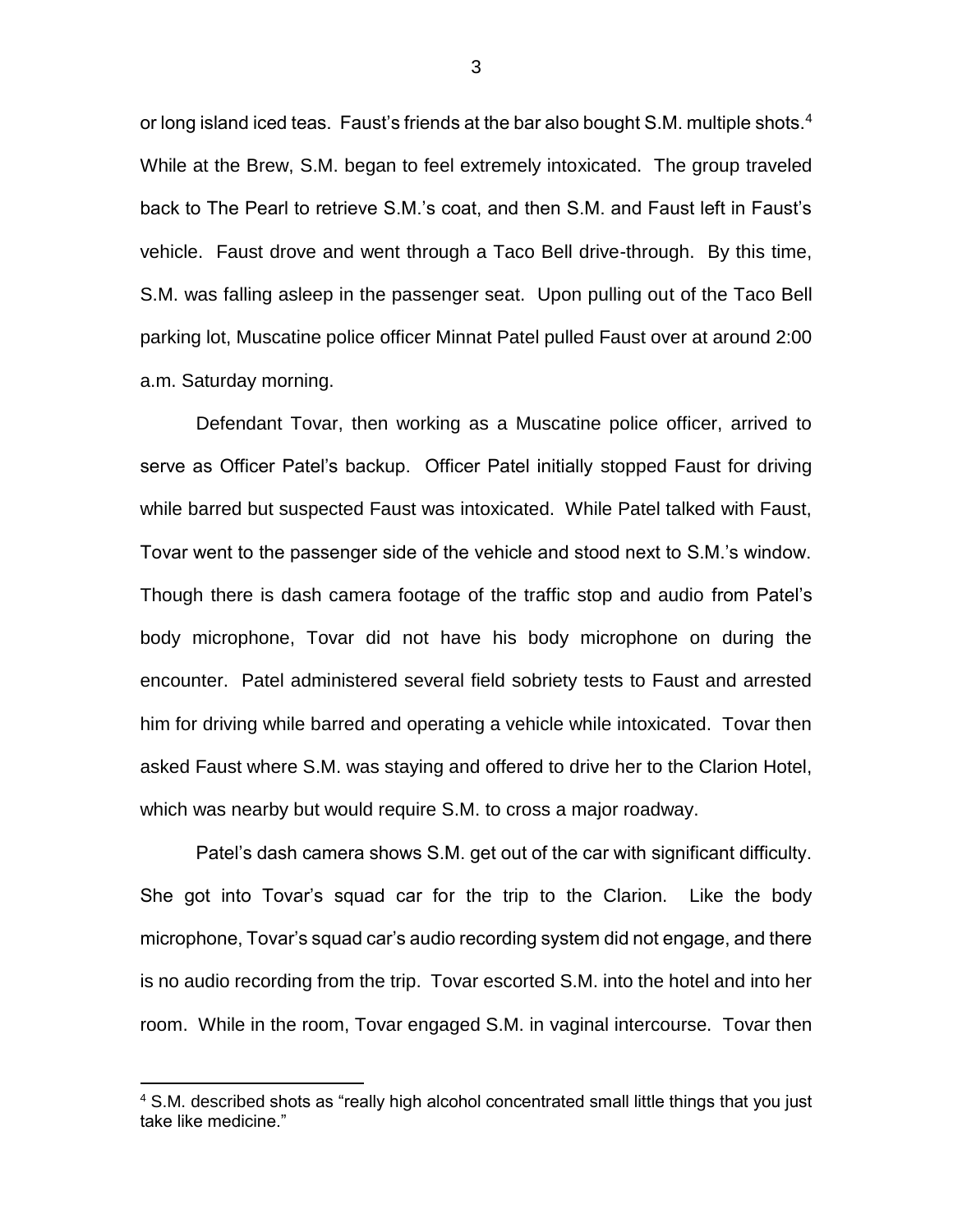radioed in to police dispatch to indicate he was "clear" of the call though he stayed and continued to engage S.M. in intercourse. Shortly after, he received a call to a domestic-disturbance incident and left the hotel. Once Tovar returned to the police station, he told others that S.M. was so intoxicated she could not carry her own belongings and broke the hotel key-card while trying to open the door, requiring him to get a new key from the hotel's front desk. He made no mention of the intercourse.

After being released from police custody, Faust returned to the Clarion hotel. Upon his return, he found S.M. in the nude and asleep on top of the bed's covers. The scene startled him because S.M. typically did not sleep this way. When Faust woke S.M. she was confused, had little memory of the prior evening's events, and was still intoxicated. S.M. began to have fragmented memories of the prior night and remembered the feeling of another person on top of her and a harsh feeling material against her skin. Upon this revelation, Faust grew concerned that the officer who drove S.M. to the hotel assaulted her. S.M. maintained she could not confidently say she had intercourse with someone given the poor state of her memory.

Faust called the police station with his concerns around 5:30 a.m. Lieutenant Anthony Kies, Tovar's supervisor, then confronted Tovar with Faust's allegation. Tovar suggested he should talk to S.M. to clear things up, emphasizing she was very intoxicated and was likely just mistaken. Faust called the station again, this time talking with Kies. Faust shared the details S.M. could remember from the night before, including the harsh feeling material against her skin. Kies had his phone on speaker during the conversation, and Tovar was also in his office.

4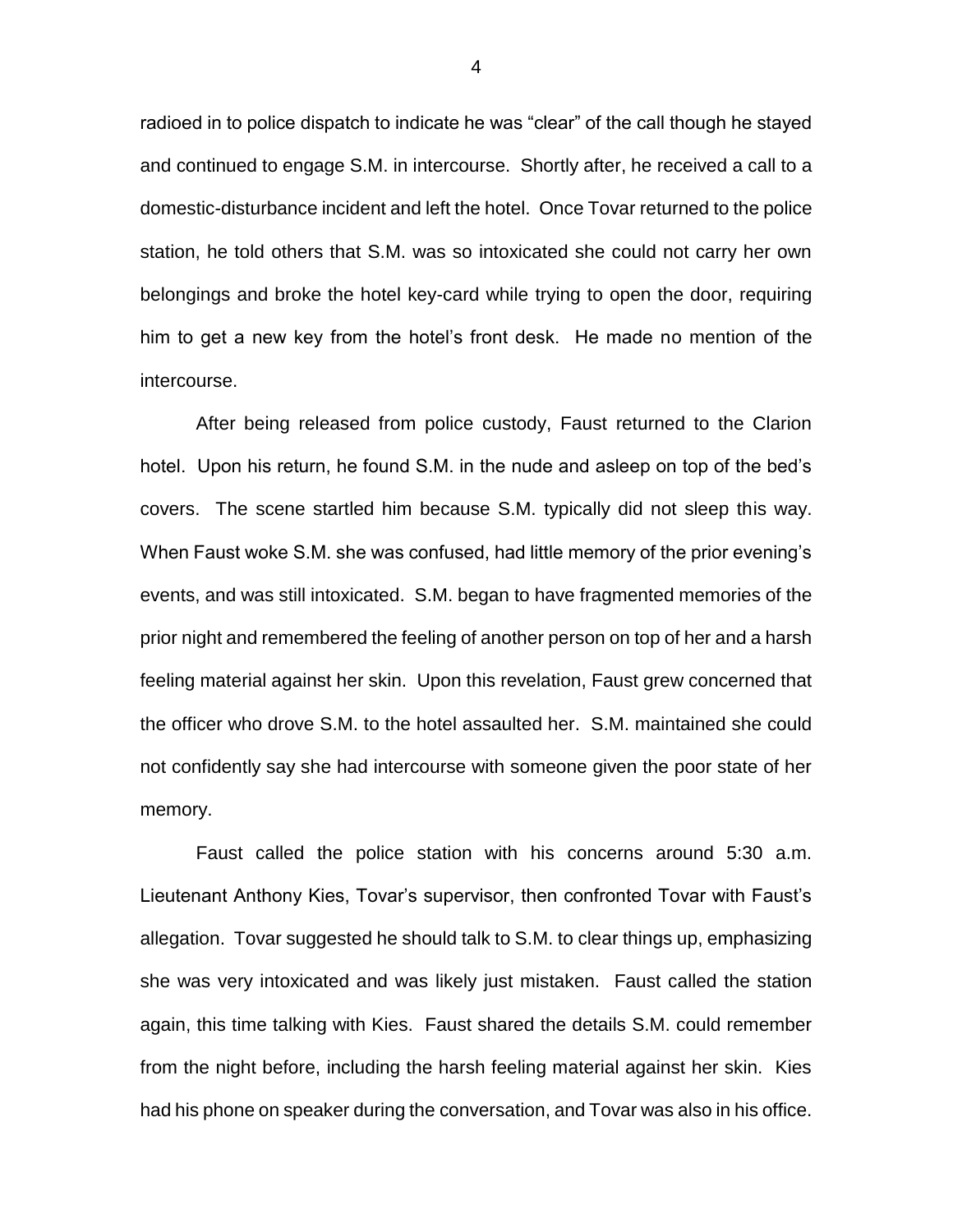At the end of the phone call, Kies told Faust he would meet Faust and S.M. at the Clarion. Upon hearing this statement, Tovar's demeanor changed and he removed his outer vest. Kies had Tovar follow him out to the Clarion hotel and wait outside. At the Clarion, S.M. prepared for Kies's arrival by putting on her clothes from the evening before.

Kies first stopped at the hotel's front desk to inquire about the broken keycard. Once Tovar became aware that Kies visited the front desk, he admitted to Kies that he made up the story about S.M. breaking her key-card and suggested he embellished his story to add interest. When Kies met with S.M. and Faust, it was apparent to him that S.M. was still intoxicated and too drunk to go into the police station at that time, around 6:00 a.m. Kies contacted Tovar in the parking lot and instructed him to get out of the vehicle, Tovar complied and removed his glasses. Kies asked S.M. to look out the window at Tovar and asked if she recognized him from the night before. S.M., afraid of what Faust would do, failed to identify Tovar. Kies took S.M. to look at the front desk attendant to see if he was her assailant. Once out of Faust's presence, S.M. told Kies she recognized Tovar but said she did not want to identify him in front of Faust.

Because S.M. was still intoxicated, Kies made arrangements for her and Faust to come into the police station around 10:30 a.m. S.M. and Faust arrived at the police station to make a statement. While there, an officer visited the hotel room, took photographs, retrieved S.M.'s suitcase, and collected the bedsheets. Once the officer brought the suitcase into the station, S.M. identified the clothing she had on the night before, the same clothing she put on earlier that morning when Kies visited. The identified clothing and bed sheets were then preserved for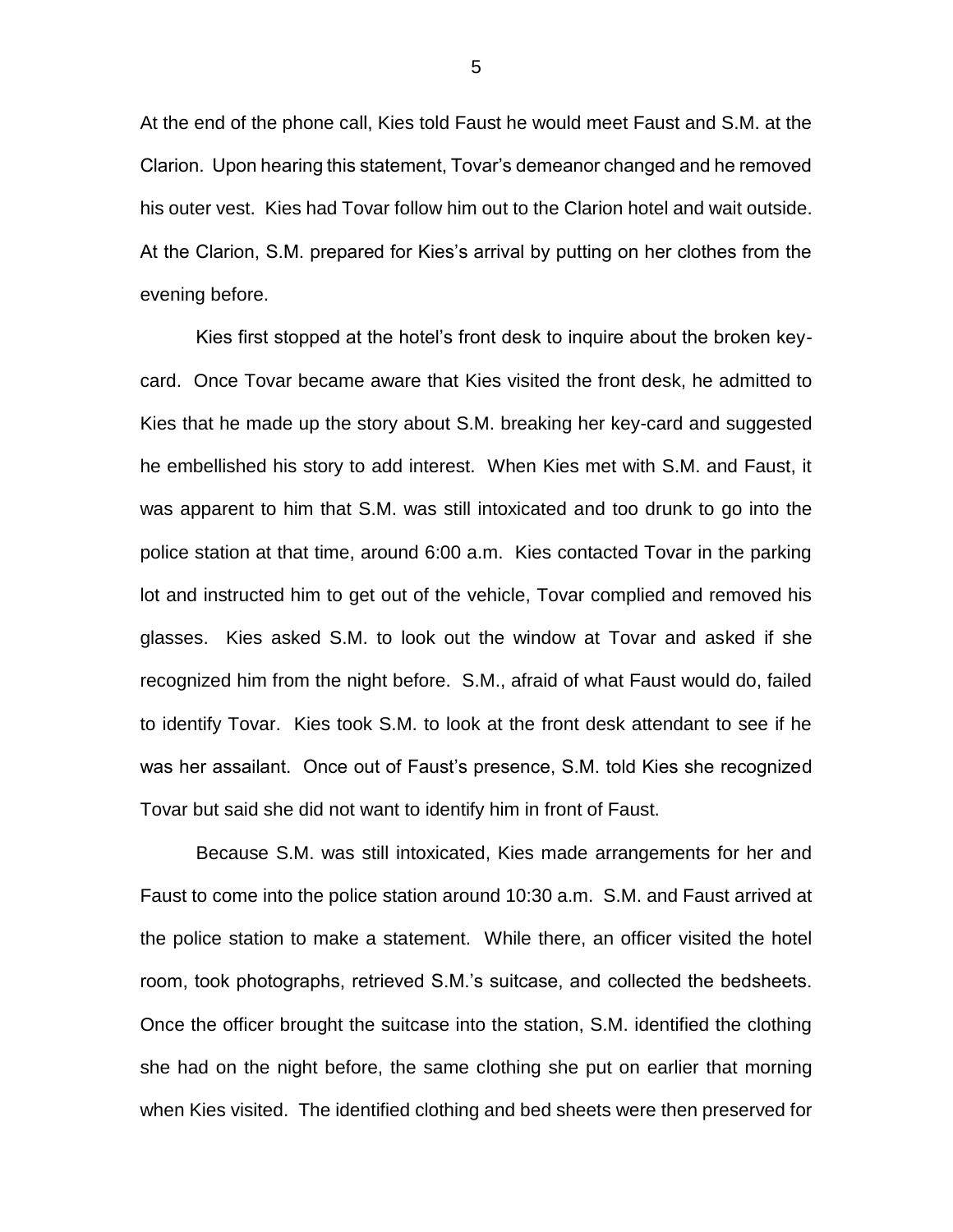forensic testing. S.M. could provide little detail about the prior evening. She had difficulty remembering her time at The Brew and the following events. She refused to definitively say she had intercourse with anyone the night before because she could not concretely remember anything, instead she just had flashes of memory.

Due to a possible conflict of interest, Kies turned over the investigation to the Iowa Division of Criminal Investigation (DCI). Special Agent Richard Rahn collected the preserved clothing and bedding from the Muscatine Police and sent it to the DCI testing facility. Tovar's seminal fluid was found on both the fitted sheet and on the interior crotch of S.M.'s jeans. Upon this discovery, Tovar was charged with sexual abuse in the third degree.

The case proceeded to a jury trial; S.M. and Tovar both testified. S.M. maintained she had little memory of the night. Tovar admitted to the sexual intercourse but maintained S.M. was not intoxicated and was a willing participant. Tovar also presented expert testimony regarding memory lapses due to intoxication. The expert indicated there are two types of blackouts: one described as a brown out or fragmentary, which allows the individual to remember short blips or details, and the other called an en block, which prevents the individual from remembering anything from the period of intoxication. The jury found Tovar guilty of third-degree sexual abuse due to sexual contact with S.M. while S.M. was either physically helpless or mentally incapacitated. Tovar now appeals.

#### **II. Standard of Review**

We review Tovar's challenge to the sufficiency of the evidence supporting his conviction for correction of errors at law. *See State v. Keeton*, 710 N.W.2d 531, 532 (Iowa 2006). We review Tovar's claim of ineffective assistance of counsel

6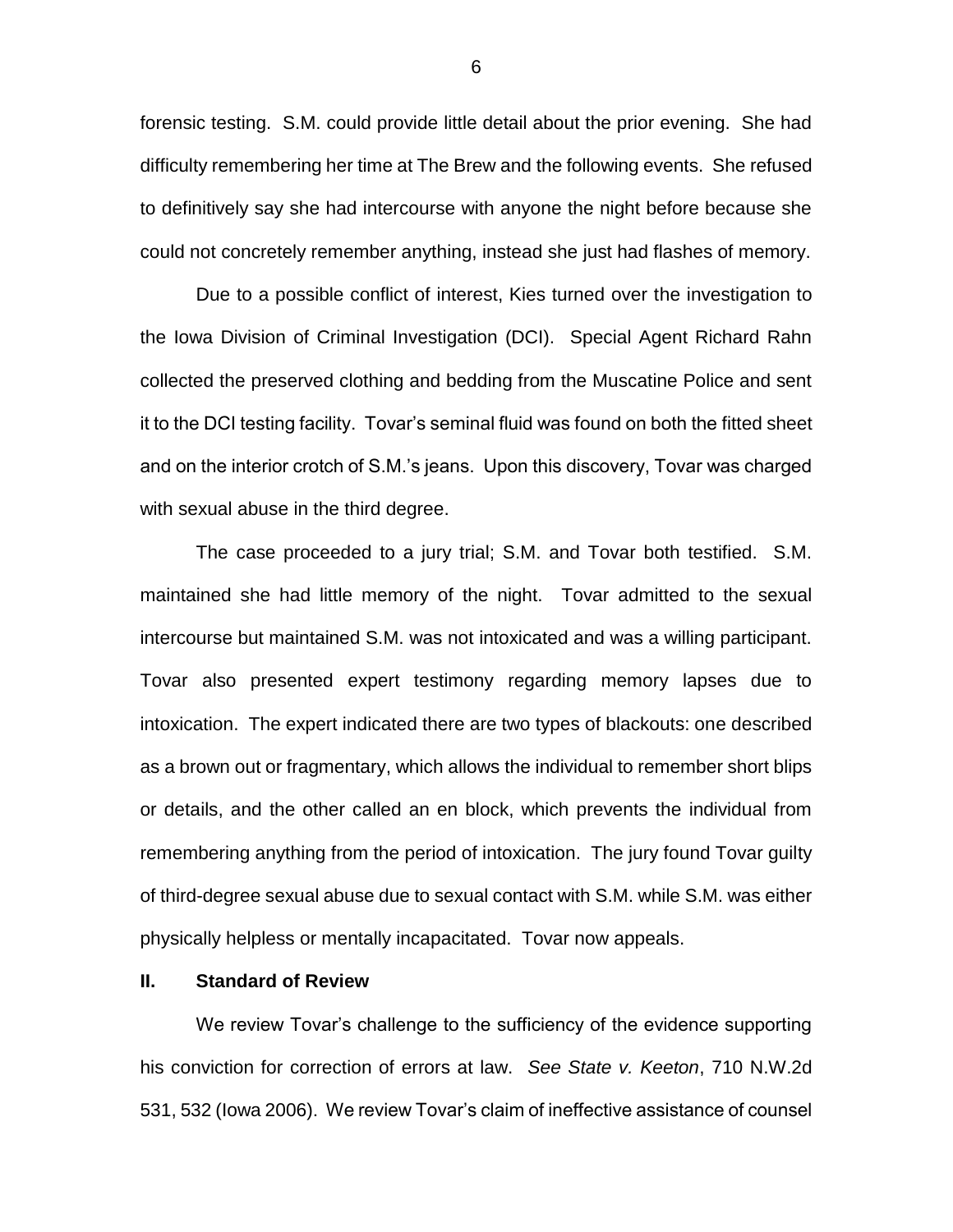de novo. *See State v. Harrison*, 914 N.W.2d 178, 188 (Iowa 2018). We also review Tovar's challenges to the jury instructions for corrections of errors at law. *See id.*

## **III. Analysis**

Tovar claims there is insufficient evidence supporting his conviction. He also argues his trial counsel was ineffective in failing to move for judgment of acquittal arguing there was insufficient evidence to conclude S.M. was physically helpless. He claims the district court erred in not requiring the jury reach a unanimous verdict regarding the alternate theories of physical helplessness and mental incapacity. He also argues the court erred in submitting instructions for lesser included offenses to the jury. We will address each claim in turn.

# **A. The Sufficiency of the Evidence Supporting Tovar's Conviction**

To convict Tovar of third-degree sexual abuse, the marshalling instruction required the jury find the following:

1. On or about February 16, 2013, in Muscatine County, Iowa, the defendant performed a sext act on [S.M.]

2. The defendant performed the sex action while [S.M.] was mentally incapacitated or physically helpless and the defendant knew or reasonably should have known that [S.M.] was mentally incapacitated or physically helpless.

On appeal, this instruction is "the law of the case." *See In re Estate of Workman*, 903 N.W.2d 170, 175 (Iowa 2017) ("When instruction are not objected to, they become 'the law of the case.'" (quoting *Hoskinson v. City of Iowa City*, 621 N.W.2d 425, 430 (Iowa 2001))); *accord State v. Canal*, 773 N.W.2d 528, 530 (Iowa 2009). Tovar admits a sex act occurred and only challenges the jury's finding with regard to the second element.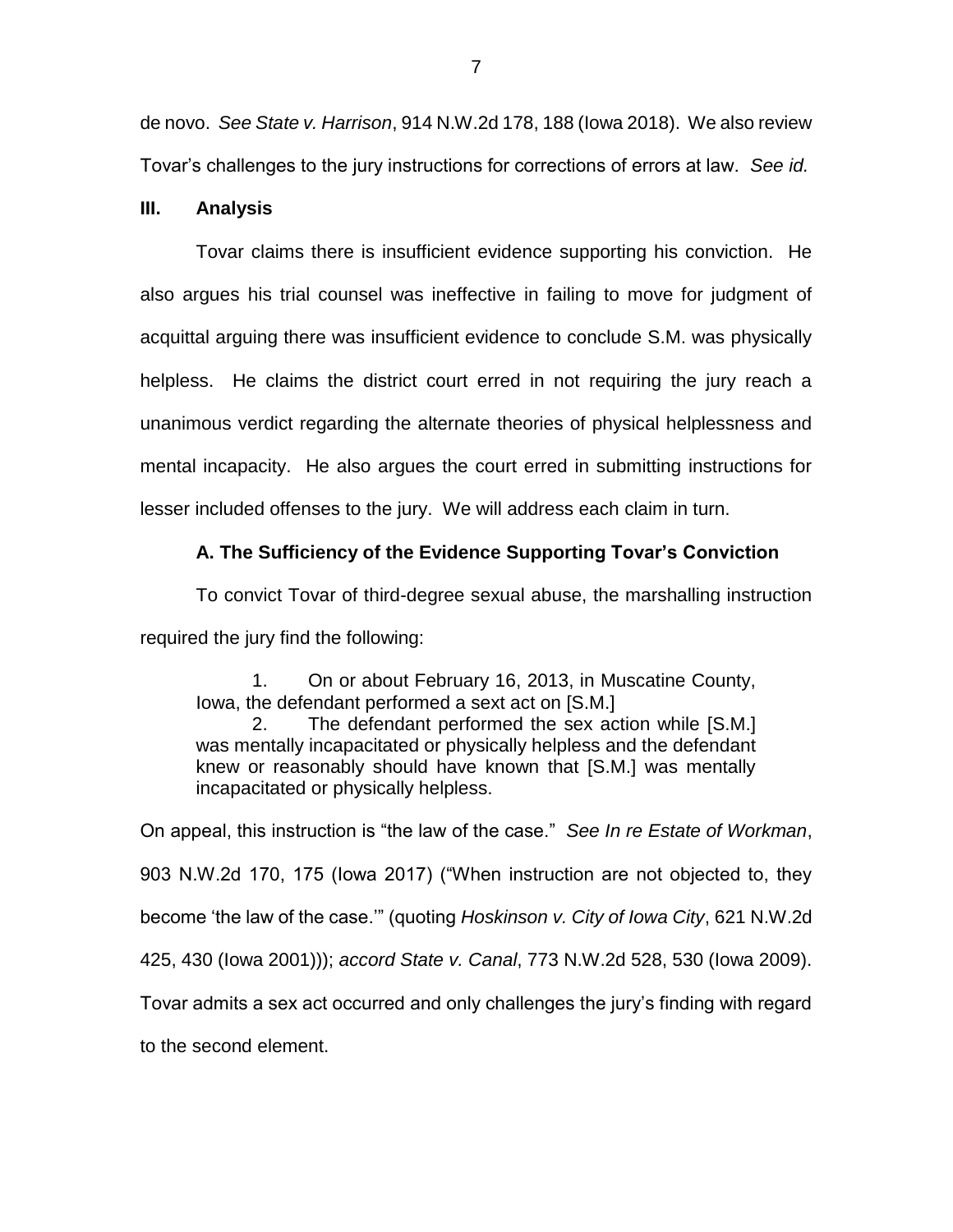"A jury verdict finding of guilt will not be disturbed if there is substantial evidence to support the finding." *State v. Robinson*, 859 N.W.2d 464, 467 (Iowa 2015). Evidence is substantial if it would "convince a rational trier of fact that the defendant is guilty beyond a reasonable doubt." *Id.* (quoting *State v. Torres*, 495 N.W.2d 678, 681 (Iowa 1993)). We consider all evidence, but we view the record in the light most favorable to the State. *See id.* Further, "[w]e draw all fair and reasonable inferences that may be deduced from the evidence in the record." *State v. Meyers*, 799 N.W.2d 132, 139 (Iowa 2011). When reviewing the sufficiency of the evidence, circumstantial evidence is as probative as direct evidence. *See id.*

#### **1. Mental Incapacitation**

We first address the sufficiency of evidence supporting a finding of S.M.'s mental incapacity. Jury instructions clarified "'mentally incapacitated' means that a person is temporarily incapable of apprising or controlling the person's own conduct due to the influence of an intoxicating substance." With this instruction guiding our analysis, we review the available evidence.

When considered in the light most favorable to the State, a review of the evidence reveals substantial evidence supporting a finding of S.M.'s mental incapacitation. Tovar concedes the record supports a finding of intoxication but argues it fails to demonstrate S.M. was so intoxicated she was incapable of apprising or controlling her own conduct. Tovar is mistaken. S.M. testified to the large quantity of alcohol she consumed over the course of the evening and the little amount of food she had to eat. She cannot remember most of the evening. According to Tovar's expert witness, this memory loss is consistent with a form of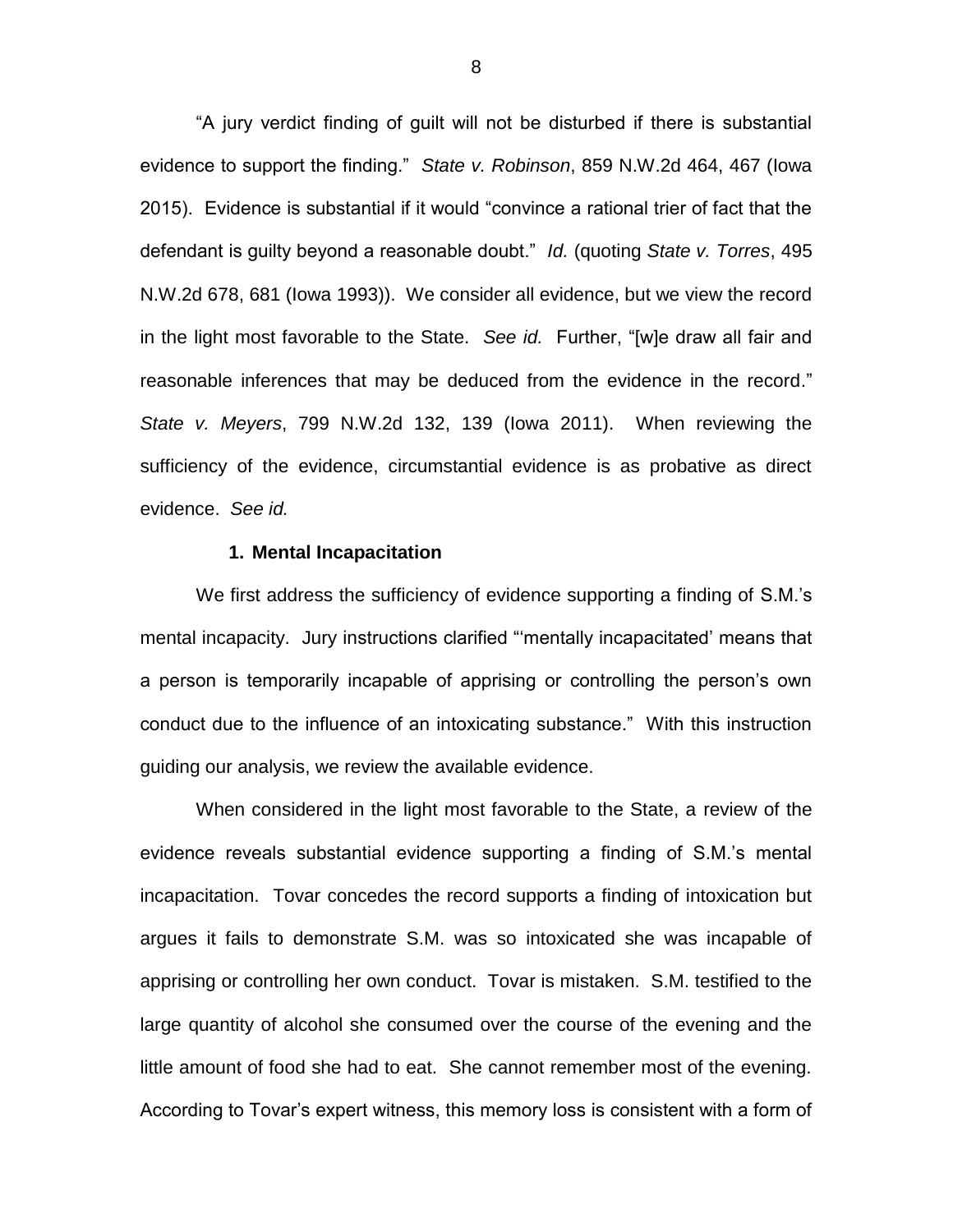memory black out, a brown out, due to extremely high alcohol consumption. S.M. testified she was either passing out or falling asleep in Faust's vehicle when he was pulled over. Dash camera footage shows S.M. exit Faust's vehicle as she struggles to stand and control herself, stumbling back from the front-passenger door all the way towards the cargo area of Faust's sport-utility vehicle as she attempts to close the door. Officer Patel described S.M. as having "extreme difficulty maintaining balance" and indicated she "almost tripped over her own feet." S.M. was still intoxicated when Officer Kies arrived at the hotel hours after the sex act occurred. When he arrived back at the police station, Tovar also told other officers about S.M.'s extreme intoxication and inability to carry her personal items into the hotel. While Tovar testified he made up his story to explain why he was at the hotel for an extended period of time, the jury was free to reject Tovar's explanation and instead believe the statements he made shortly after the encounter. A jury could consider S.M.'s substantial alcohol consumption, loss of memory, inability to stay awake mere minutes before her contact with Tovar, inability to stand and control herself as she closed the vehicle door, lingering intoxication into the morning, and Tovar's own incriminating statements that S.M. needed help to get into the hotel to infer she was incapable of apprising or controlling her own conduct due to her intoxication during the sex act. *See id.* (permitting juries reach fair and reasonable inferences).

Further, a jury could conclude Tovar knew or should have known S.M. was mentally incapacitated. Tovar asked Faust, not S.M., where to take S.M. upon Faust's arrest. A reasonable juror could conclude he asked Faust, rather than S.M., because he knew she was incapable of providing an answer due to her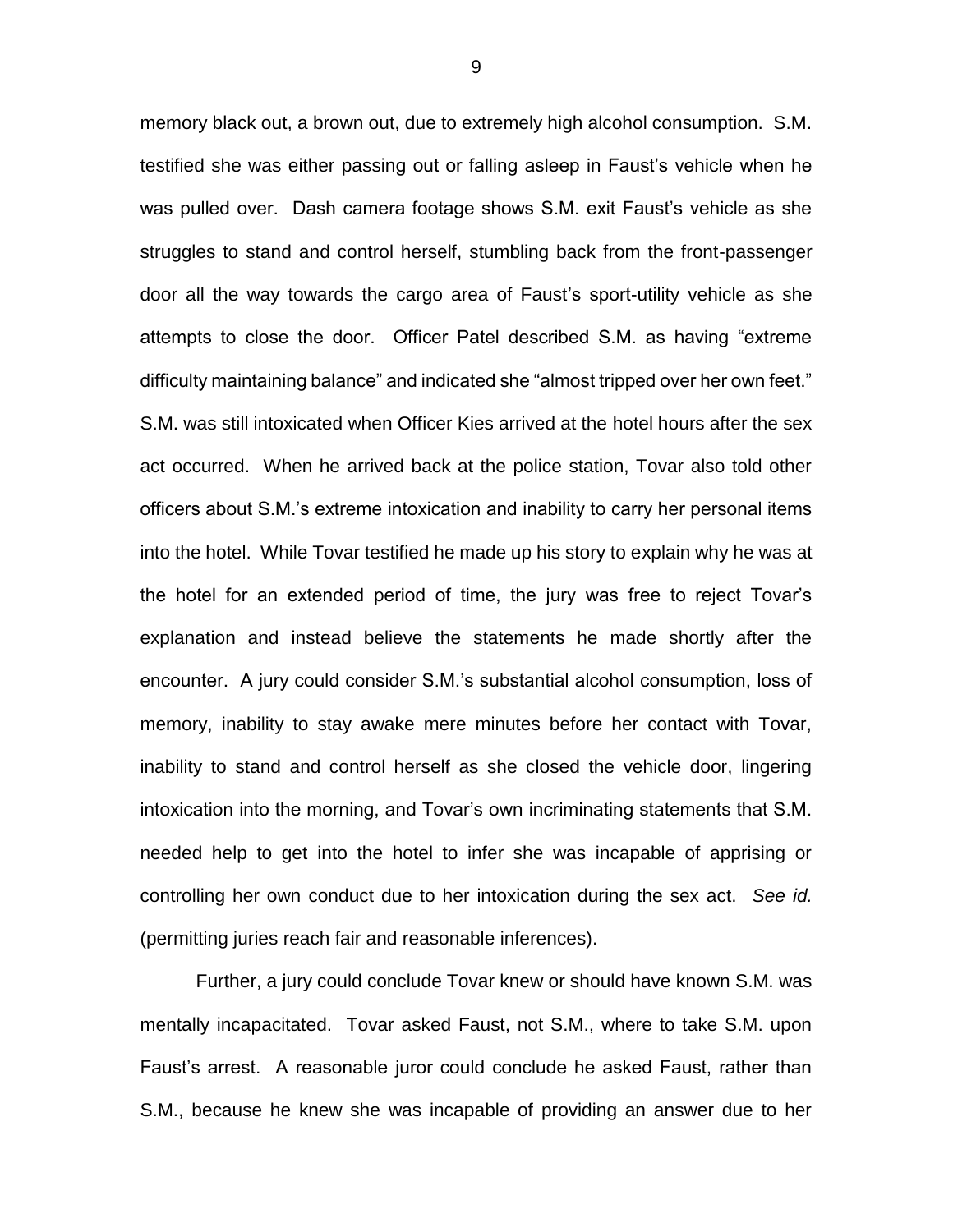extreme level of intoxication. He also observed her difficultly exiting Faust's vehicle, indicating her inability to control her conduct. Tovar also told other officers about S.M.'s extreme intoxication and inability to enter the hotel unaided. When considering this evidence in the light most favorable to the verdict, there is sufficient evidence supporting Tovar's conviction on the basis of mental incapacitation.

#### **2. Physical Helplessness**

We next assess whether there is sufficient evidence of S.M.'s physical helplessness to support Tovar's conviction. The State argues Tovar failed to preserve error on this issue by failing to bring a motion for judgment of acquittal claiming insufficient evidence of physical helplessness. Error is preserved through a motion for judgment of acquittal and only the specific basis alleged in the motion is preserved on appeal. *See State v. Brubaker*, 805 N.W.2d 164, 170 (Iowa 2011) (requiring a defendant file a motion for judgment of acquittal identifying specific grounds for dismissal to preserve error on appeal when claiming insufficient evidence); *State v. Schertz*, 328 N.W.2d 320, 321 (Iowa 1982) (limiting review to specific basis alleged in motion for judgment of acquittal).

Tovar's trial counsel stated:

We would renew our motion for judgment of acquittal as to the sex abuse. On the issue of against the will or—well, I think we took that out. On the issue of her alleged incapacity. If mentally incapacitated or physically incapacitated on the basis we don't believe they've established—provided sufficient evidence to raise the jury question on the issue of whether she was incapacitated physically or mentally.

The only relevant reference in the motion is to mental incapacity. While the motion also mentions physical incapacitation, this is a third and distinct basis for conviction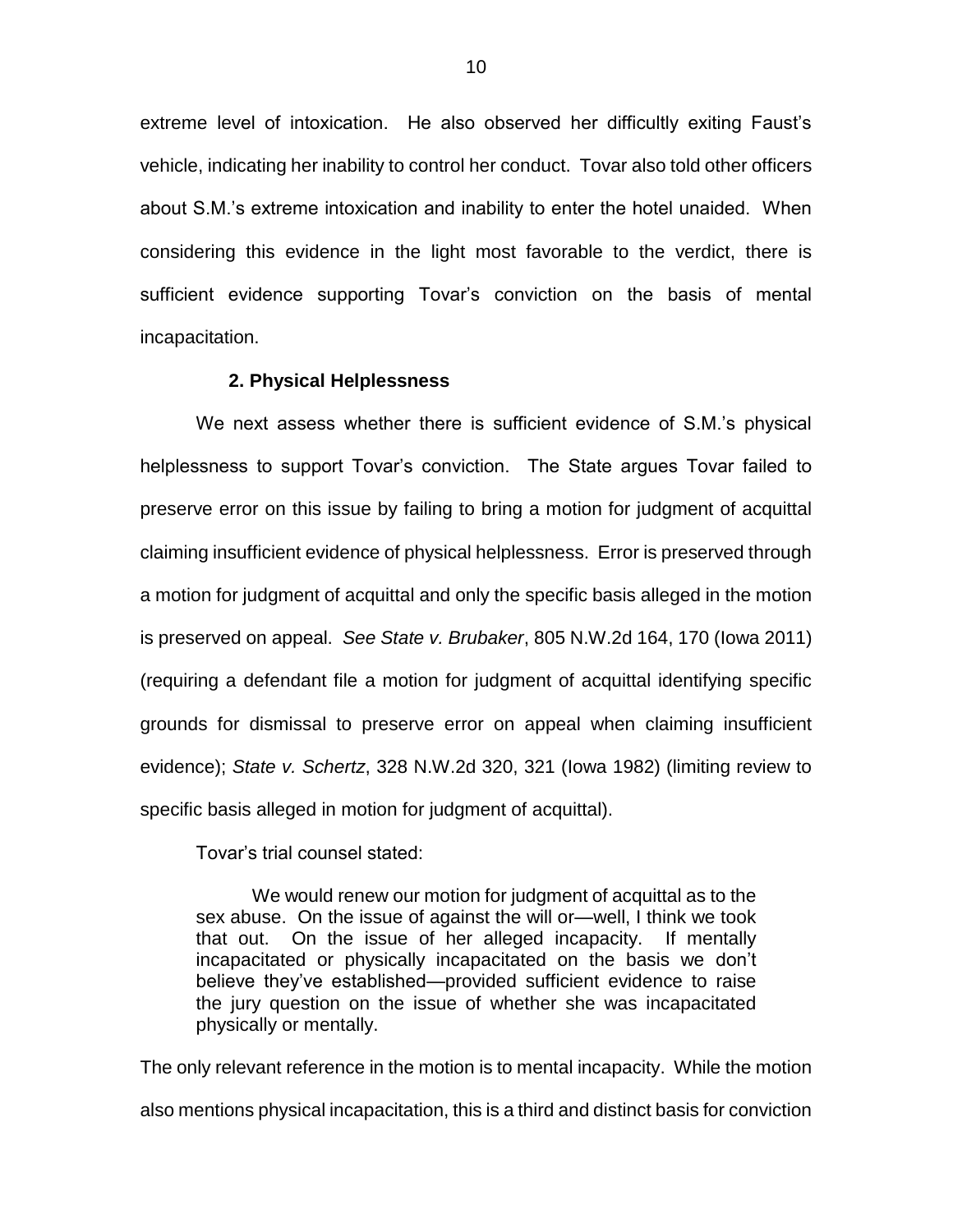of third-degree sexual abuse not at issue in this case. *See* Iowa Code § 709.4(4) (criminalizing sexual acts when, "[t]he act is performed while the other person is mentally incapacitated, physically incapacitated, or physically helpless"); *see also id.* § 709.1A(3) ("Physically incapacitated" means that a person has a bodily impairment or handicap that substantially limits the person's ability to resist or flee."). Because Tovar's motion did not specifically challenge the sufficiency of the evidence supporting a finding of physical helplessness, he has not preserved error on this issue.

## **B. Ineffective Assistance of Counsel**

 $\overline{a}$ 

He asserts his trial counsel was ineffective in failing to preserve error by failing to specifically challenge the sufficiency of the evidence of physical helplessness in the motion for judgment of acquittal.<sup>5</sup> "Failure of trial counsel to preserve error at trial can support an ineffective-assistance-of-counsel claim." *Brubaker*, 805 N.W.2d at 170. Ineffective-assistance-of-counsel claims are an exception to our error preservation rules. *See State v. Lucas*, 323 N.W.2d 228, 232 (Iowa 1982). To succeed under the ineffective-assistance-of-counsel framework, Tovar must show counsel failed to perform an essential duty and resulting prejudice. *See Brubaker*, 805 N.W.2d at 171; *see also Strickland v. Washington*, 466 U.S. 668, 687 (1984). If Tovar is unable to prove either element by a preponderance of the evidence, then his claim fails. *See Ledezma v. State*, 626 N.W.2d 134, 142 (Iowa 2001). Of course, we will not conclude counsel was

<sup>&</sup>lt;sup>5</sup> Tovar asserts counsel was ineffective in failing to move for a directed verdict. We interpret this reference to a motion for directed verdict as a motion for judgment of acquittal.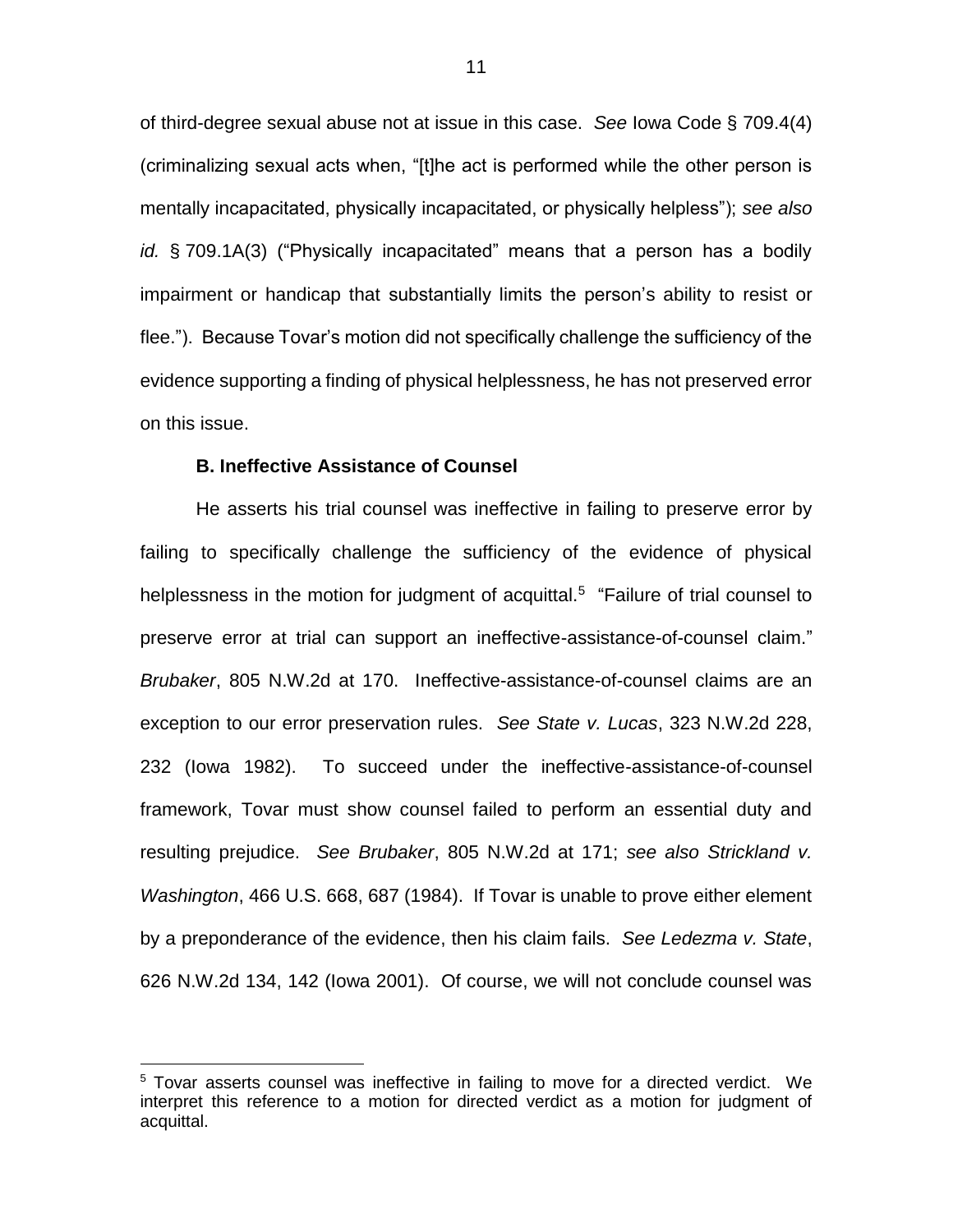ineffective for failing to raise a meritless claim. *See State v. Halverson*, 857 N.W.2d 632, 635 (Iowa 2015).

We must consider the merits of Tovar's underlying claim: whether there was sufficient evidence of S.M.'s physical helplessness. The marshalling instruction permitted the jury to convict Tovar based on S.M.'s physical helplessness during the sex act. The jury instructions clarify "'physically helpless' means that a person is unable to communicate an unwillingness to act because the person is unconscious, asleep, or otherwise physically limited." Tovar argues there was insufficient evidence of S.M.'s physical helplessness. Reviewing the evidence in the light most favorable to the State, we conclude there is sufficient evidence of S.M.'s physical helplessness. S.M. testified she was either passing out or falling asleep in Faust's car when Officer Patel pulled Faust over. This was just before Tovar drove S.M. to the hotel and engaged her in intercourse. Most critically, S.M. testified that while in the hotel room with Tovar, she remembers feeling as though she "couldn't really physically do anything." From this evidence, the jury could reasonably conclude S.M. was physically helpless during the sex act. Because there is sufficient evidence supporting a finding of physical helplessness, Tovar's trial counsel was not ineffective in failing to argue insufficient evidence of physical helplessness in the motion for judgment of acquittal. *See id.*

# **C. Unanimity With Regard to Alternative Theory Supporting Conviction**

Tovar argues the district court erred in submitting the following instruction:

When two or more alternative theories are presented, or where two or more facts would produce the same result, the law does not require each juror to agree as to which facts lead to his or her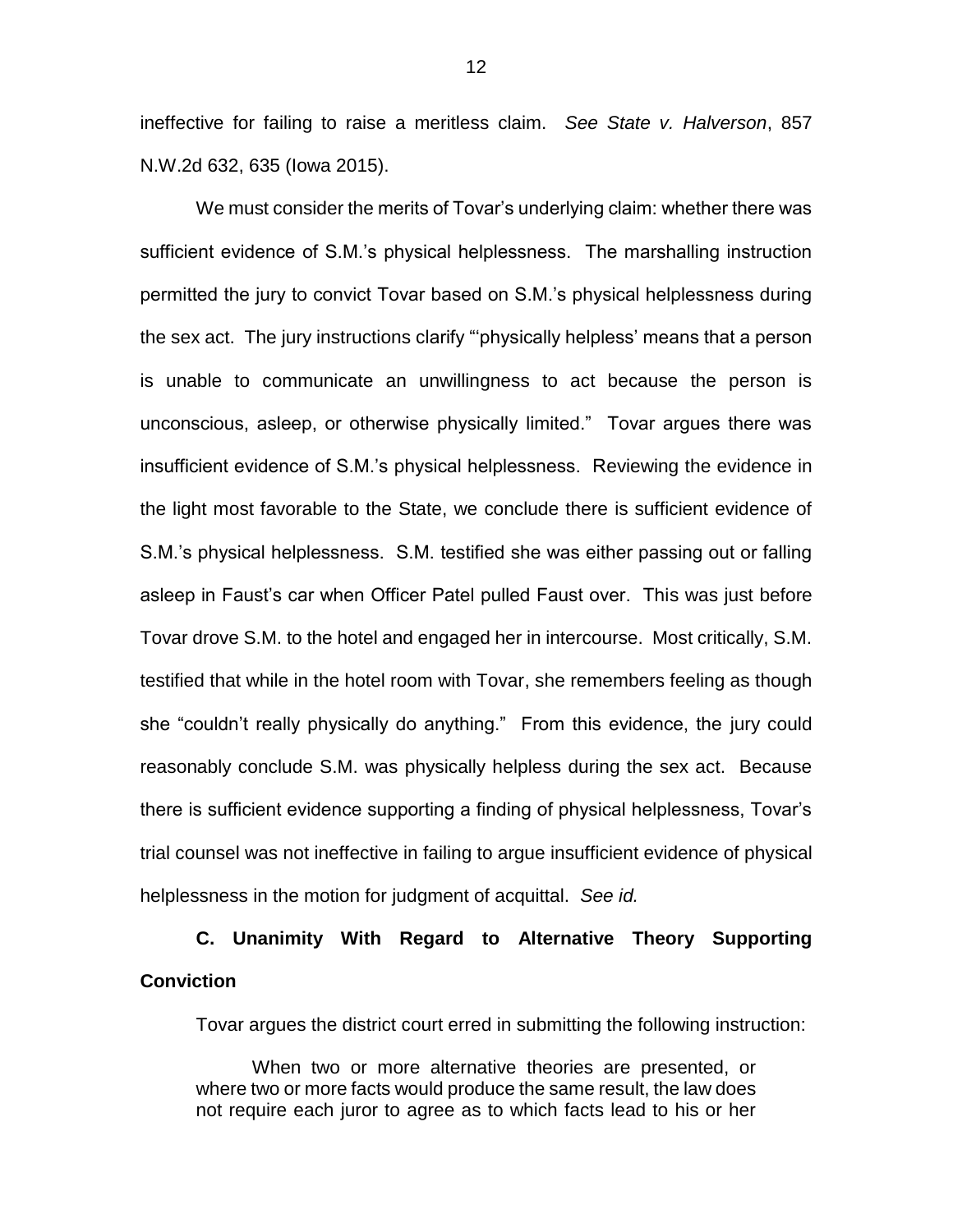verdict. It is the verdict itself which must be unanimous, not the theory or fact upon which it is based.

This instruction is a correct statement of the law. *See State v. Bratthauer*, 354 N.W.2d 774, 776 (Iowa 1984) (permitting jurors to embrace different theories of the crime so long as the theories are not repugnant on one another); *State v. Retterath*, No. 16-1710, 2017 WL 6516729, at \*13 (Iowa Ct. App. Dec. 20, 2017) (permitting the jury embrace different theories of the crime so long as they are not repugnant of one another); *Wright v. State*, No. 16-0275, 2017 WL 1401475, at \*5 (Iowa Ct. App. Apr. 19, 2017) (concluding jurors can reach different conclusions with regard to the means of committing the crime); *State v. Rodriguez*, No. 14- 0424, 2015 WL 4158765, at \*7 (Iowa Ct. App. July 9, 2015) (noting unanimity in the mode of the crime is not required so long as there is sufficient evidence supporting each mode and they are not repugnant of each other). However, Tovar argues the instruction is inapplicable to the instant case because the two theories, mental incapacitation and physical helplessness, are repugnant to each other, necessitating unanimity as to which alternative was used to commit the offense.

The crux of Tovar's claim "is the principle that the unanimity rule requires jurors to be in substantial agreement as to just what a defendant did as a step preliminary to determining whether the defendant is guilty of the crime charged." *See State v. Silva*, No. 17-0802, 2018 WL 1858294, at \*4 (Iowa Ct. App. Apr. 18, 2018) (quoting *Bratthauer*, 354 N.W.2d at 776) (internal quotations omitted). To determine if the jury was required to reach a unanimous verdict as to which alternative it relied upon, we first consider if the applicable statute provides multiple ways to commit one offense or defines multiple offenses. *See State v. Conger*,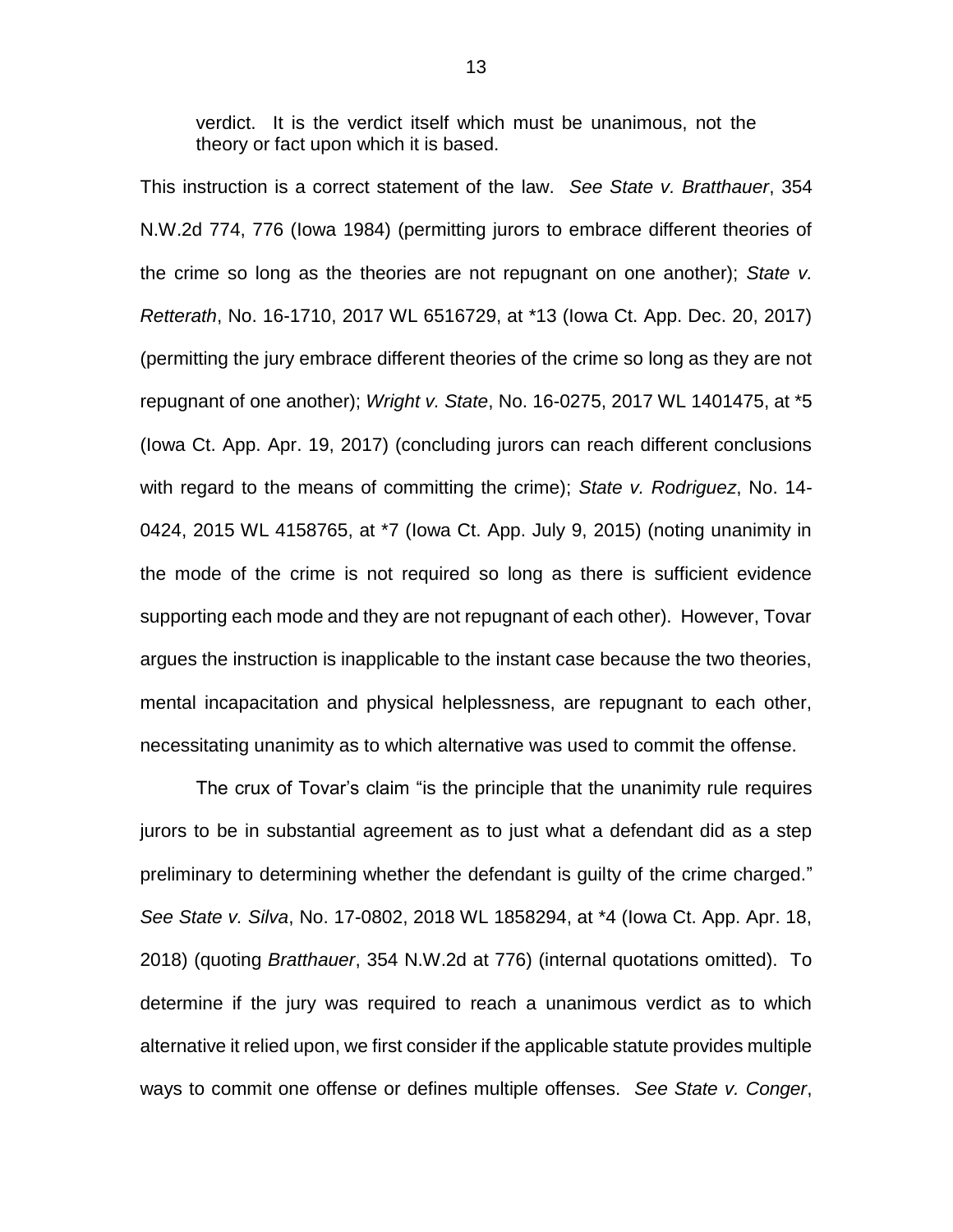434 N.W.2d 406, 409 (Iowa Ct. App. 1988). Here Iowa Code section 709.4(4) provides alternative means of committing a single offense, third-degree sexual abuse, not multiple offenses, and our first consideration is satisfied. Second, we must confirm substantial evidence supports both alternatives. *See Silva*, 2018 WL 1858294, at \*4. As discussed above, substantial evidence supports both alternatives.

Finally, we consider whether these alternatives are consistent with each other and not repugnant. *See Conger*, 434 N.W.2d at 409. "The two alternatives used in this case are consistent in that they merely describe different situations that are considered [sexual abuse in the third degree]." *See id.* A person cannot commit third-degree sexual abuse under either alternative without performing a sex act on another when that person is unable to consent, "so the two are not inconsistent." *Cf. id.* Tovar argues each alternative cannot be reconciled with the other because mental incapacity implies the person is awake while physical helpless implies the person is asleep or unconscious. However, one could imagine a scenario where a person was both mentally incapacitated and physically helpless; the two are not always mutually exclusive of each other. Further, these two alternatives are "consistent with and not repugnant to each other" because both seek to prohibit sexual conduct when one party is unable to consent to the conduct. *Cf. id.*; *Silva*, 2018 WL 1858294, at \*6 (finding statutes are not repugnant of each other because both seek to protect people from nonconsensual sex acts).

Because the alternative theories are not inconsistent or repugnant, the district court did not violate the rule of unanimity and err in submitting the instruction permitting the jury to rely on different alternatives in reaching their verdict.

14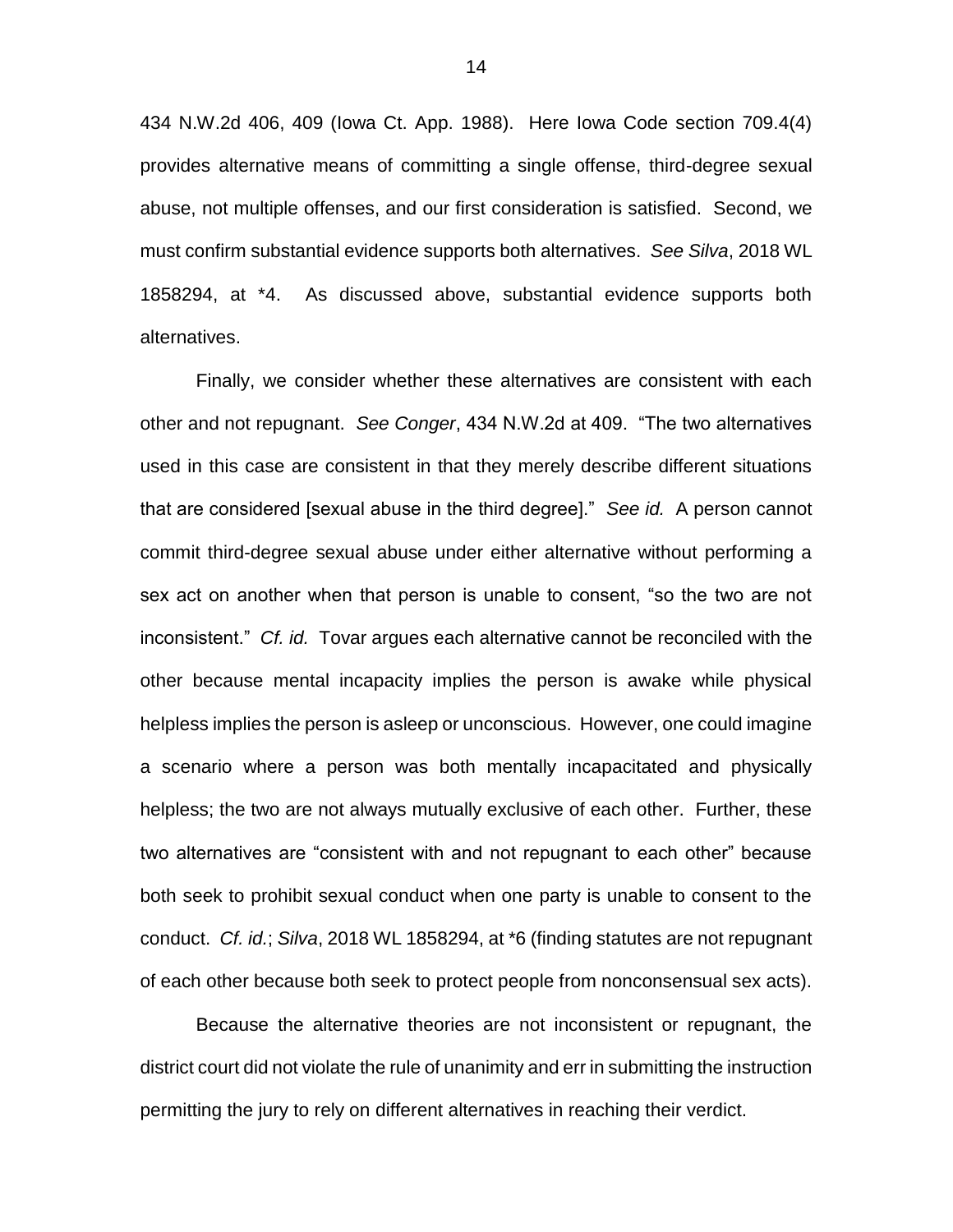#### **D. Jury Instructions on Lesser Included Offenses**

Finally, Tovar challenges the inclusion of jury instructions for assault with intent to commit sex abuse and assault as lesser included offenses of sexual abuse in the third degree. He contends these are not lesser included offenses of third-degree sexual abuse under Iowa Code section 709.4(4) and their instruction misled the jury as to the elements of third-degree sexual abuse. However, we need not determine whether these instructions were properly given; Tovar is not entitled to relief. "Errors in jury instructions are presumed prejudicial unless 'the record affirmatively establishes there was no prejudice.'" *State v. Murray*, 796 N.W.2d 907, 908 (Iowa 2011) (quoting *State v. Hanes*, 790 N.W.2d 545, 551 (Iowa 2010)).

No prejudice resulted from the inclusion of the lesser-included-offense instructions because Tovar was convicted of the greater offense. "The general rule applies that when a defendant is convicted of a greater offense he cannot complain of the fact the jury was permitted to consider his guilt of a lesser offense." *State v. Douglas*, 485 N.W.2d 619, 623 (Iowa 1992); *accord State v. Musedinovic*, No. 10-0381, 2011 WL 768801, at \*4 (Iowa Ct. App. Mar. 7, 2011) (finding no prejudice when defendant challenged the inclusion of a lesser-included-offense instruction as improper but was convicted of the greater offense). A review of the submitted jury instructions supports this conclusion. "We do not consider an erroneous jury instruction in isolation, but look at the jury instructions as a whole." *Murray*, 796 N.W.2d at 908 (citing *State Fintel*, 689 N.W.2d 95, 104 (Iowa 2004)). Additionally, "[w]e presume the jury follows the court's instructions." *State v. Hanes*, 790 N.W.2d 545, 552 (Iowa 2010). The marshaling instruction for third